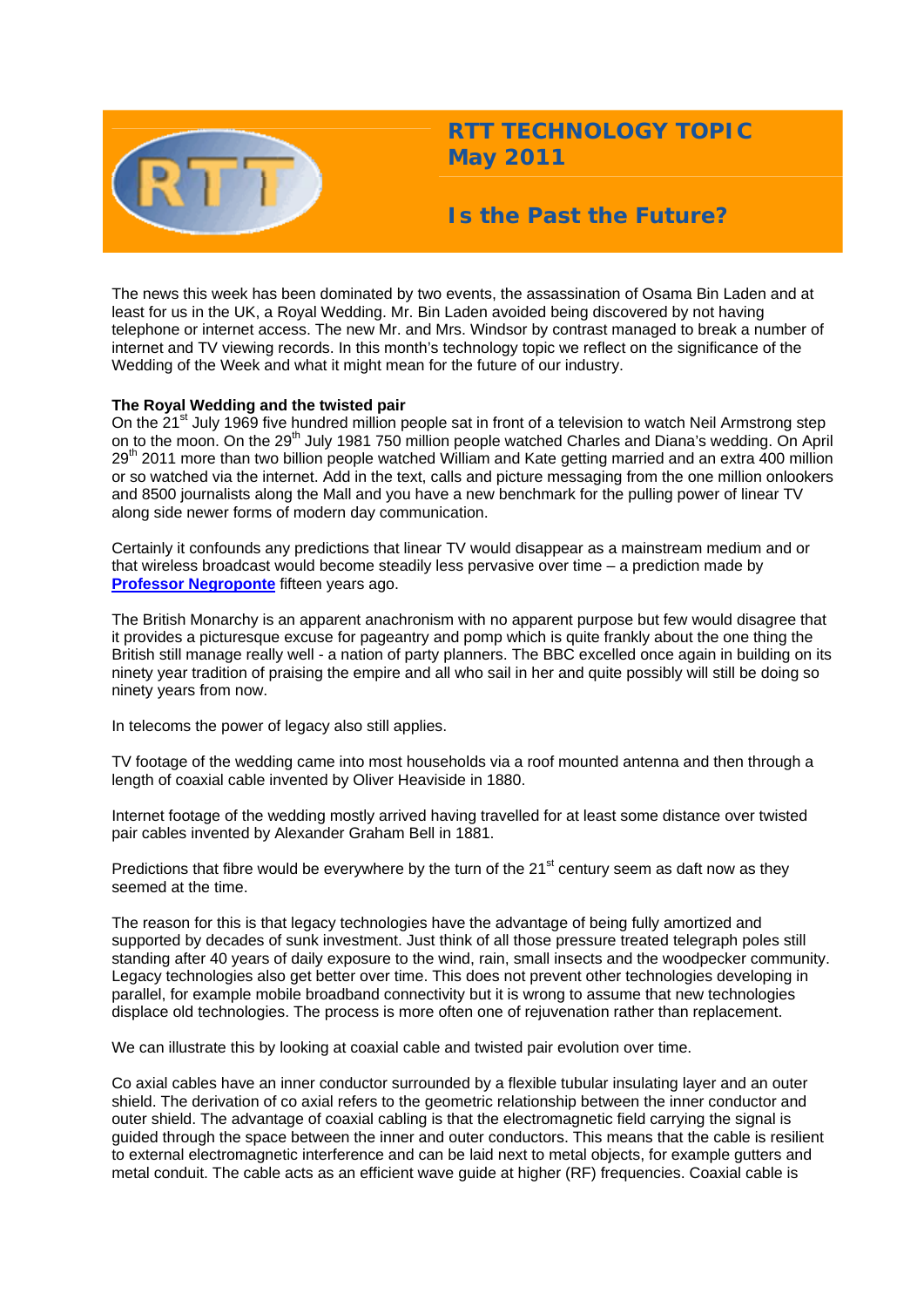more expensive than fibre on a per bit basis, cheaper than some types of fibre on a per meter basis but more expensive than copper particularly on a per meter basis.

The problem with copper pairs as a lower cost alternative to coaxial cable is that they suffer from cross talk. This is mitigated by twisting the cables at different twist rates. They can then be bundled together without the need for shielding. This is known as an unshielded twisted pair or UTP. Unshielded means the twisted pairs are unshielded from each other rather than the outside world.

UTP cables are used for indoor telephone wiring for example for phone or Ethernet connections and often grouped into sets of 25 pairs within an outer sheath.

Outdoor telephone cables can contain hundreds or thousands of pairs divided into bundles – the cables within each bundle have different twist rates and the bundles are then bundled together again using different twist rates.

Twisted pair copper cables are repurposed for data by adding a micro filter that ring fences the 3.4 KHz of voice bandwidth, leaving the higher frequencies to be used as a series of multiple carriers in the frequency and time domain. These higher frequencies suffer more aggressive impairments including Far End Cross talk (FEXT), Near End Cross Talk (NEXT) and impulse noise.

Impulse nose is typically of the order of a few microseconds and is caused by power line transients or electromechanical switches or current surges in electrical equipment. Impulse related error rates can be reduced by forward error correction.

Far end cross talk occurs when signals from the far end of a twisted pair couple with the weak received signals from the far end of another twisted pair. This is a dominant impairment in ADSL. Near end cross talk occurs when signals transmitted towards the far end couple with weak signals originating from the far end.

A telecoms engineer from fifty years ago would be probably surprised and certainly impressed by what can now be squeezed along two pieces of copper wire. Many of the techniques used are however based on prior art used in legacy systems and close examination of the components used would reveal more similarities than differences. So for example the challenge today is to achieve higher data rates (capacity gain) by using higher frequencies in the twisted pair local loop.

The challenge in a legacy network has traditionally been to realize more voice capacity, for example on the coaxial circuits feeding the local loop. A 9.5 mm co axial cable carrying 2700 voice channels would typically have a 6 dB per 2 kilometre propagation loss at 300 kHz and a 40 dB loss at 12.5 MHz. This required (still requires today in legacy networks) attenuation equalization and phase equalization.

Attenuation equalization is needed to avoid strong signals swamping weak signals. Phase equalization is needed to mitigate the effects of group delay caused either by the propagation medium or by filters or repeater amplifiers. Amplifiers also of course introduce noise and create intermodulation.

As with co axial cable, the capacity distance product for a twisted pair is a function of wire size and data rate. A DSL (digital subscriber line) example is shown in the table below

| Wire size         | Data rate      | Distance |
|-------------------|----------------|----------|
| $0.5$ mm          | $1.5 - 2$ Mbps | 5.5 km   |
| $0.4$ mm          | $1.5 - 2$ Mbps | 4.6 km   |
| 0.5 <sub>mm</sub> | 6.1 Mbps       | 3.7 km   |
| $0.4$ mm          | 6.1 Mbps       | 2.7 km   |

The length and the quality of the local loop determine the upper limit of the frequencies that can be used which in turn increases the capacity. Distance can be increased by using repeater amplifiers.

Apparent capacity gain is also achieved by configuring the upstream/downstream to be asymmetric in the downstream direction, matching bandwidth availability to an assumed asymmetric traffic demand. Hence the term **A**symmetric **D**igital **S**ubscriber **L**ine.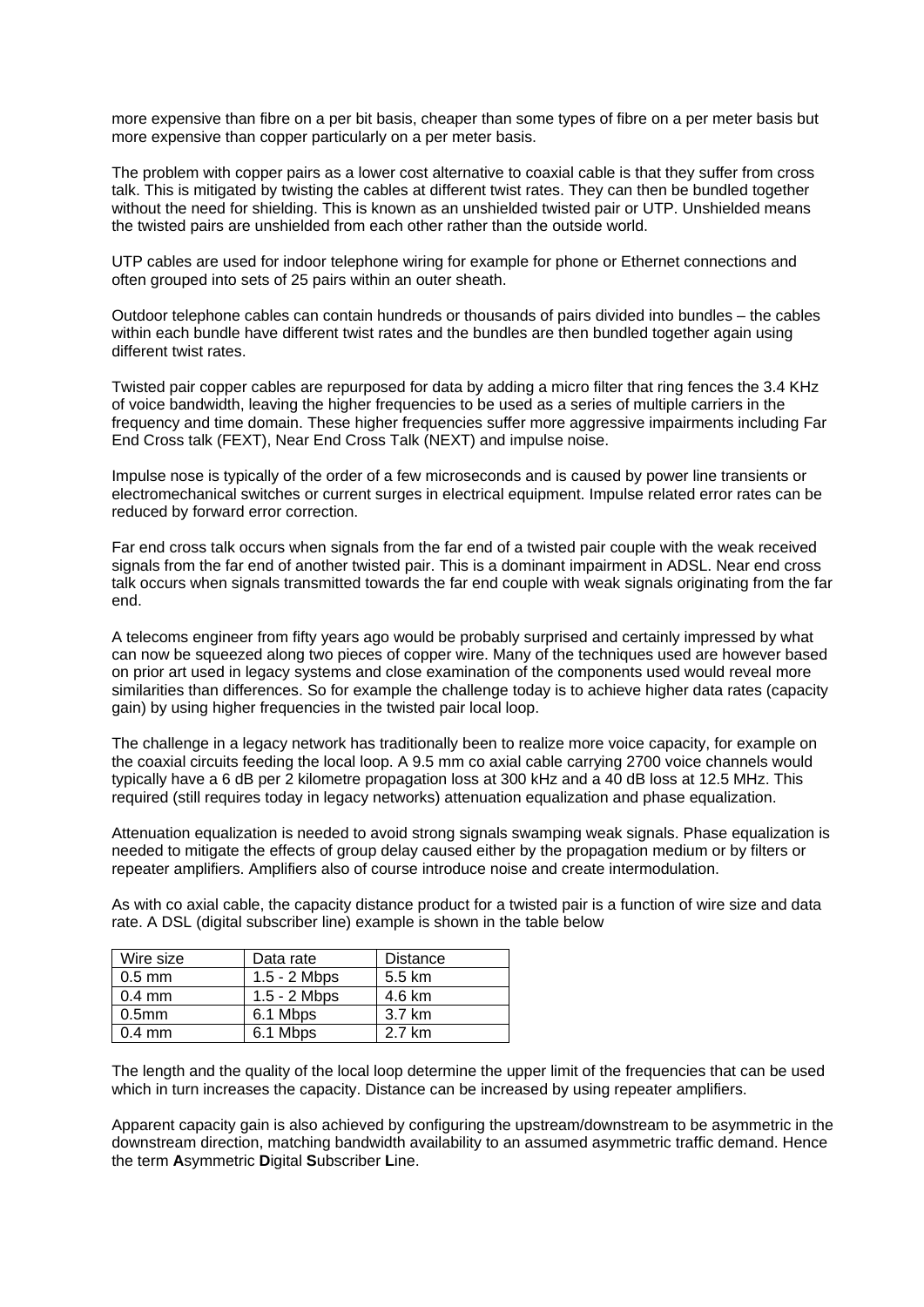The advantage of asymmetry was first observed by Joseph Leichleder, a scientist at the Bell Core laboratories in 1989 when working on options for delivering TV over the local loop to compete with cable TV. HFC networks proved to be technically and commercially more efficient than ADSL and quickly became dominant in this application domain. In retrospect this hardly mattered because ADSL proved to be just what was needed for low cost internet access. Trials in 1996 led on to implementation from 1998 onwards.

The ADSL 1standard G992.1 ratified by the ITU was finalized in 1999 with the option of deploying on an ISDN line from 120 KHz upwards or a POTS line from 25 KHz to allow for a micro filter to protect existing voice services between 300 Hz and 4 KHz.(If implemented with a legacy voice service).

An ISDN 2B+D line supports two 64 K 'bearer voice channels and a 16 K data channel. The majority of ADSL implementation in a majority of countries is on the legacy POTS network though Germany and Japan are two exceptions with high legacy ISDN investment.

The ADSL upstream bandwidth on a shared POTS line with legacy voice extends from 25.875 KHz to 138 KHz which is divided into discrete multi tones (frequency sub carriers) set at a channel spacing of 4.3125 KHz. Each tone carries information bits from a bin. A bin as the name implies is a destination for data bits that are then mapped on to available sub carriers. The mapping can be selective in order to avoid impaired sub carriers or otherwise unavailable bandwidth. Upstream ADSL1 has up to 32 bins (32 times 4.3125 KHz = 138 KHz). Downstream bandwidth is from 138 KHz to 1104 KHz supporting 256 tones at 4.3125 KHz spacing mapped to 256 bins.

Headline data rates are 1.8 M/bits/s on the upstream and 12 M/bits/s on the downstream but the practical capacity/distance constraints reduce this to 8.448 Mbps at 9000 feet, 2.048 Mbps at 16000 feet or 1.544 Mbps at 18000 feet.

The ADSL 2 standard G992.3 was ratified in 2002 and is similar to ADSL 1 except that the downstream can be extended below 138 KHz to provide an enhanced upstream of 3.5 Mbps. The ADSL2+ standard G.992.5 was ratified in 2003 with upstream bandwidth extended to 12 MHz to support 512 sub carriers. The headline data rates are 2.3 Mbps for the upstream and 24 Mbps for the downstream.

VDSL1 (**v**ery high bit rate **d**igital **s**ubscriber **l**ine) was ratified in 2003 but the more comprehensive G993.2 VDSL2 standard was completed in 2006. The various iterations of both standards are described as profiles.

VDSL1 was specified for 8 MHz and 12 MHz operational bandwidths extended in VDSL to include frequencies up to 17 MHz and 30 MHz.

The profile number denotes the bandwidth and the letter denotes the power which is determined by whether or not the VDSL service overlaps other services. For example a reduced power is needed in some circumstances to mitigate cross coupling effects.

The 30 MHz option also supports wider channel spacing, 8.625 kHz rather than 4.3125 KHz.

The table below lists the profile and power outputs and the table after shows the ADSL and VDSL band plan.

| Profile                          | 8a      | 8b      | 8c      | 8d      | 12 a    | 12 <sub>b</sub> | 17a     | 30a   |
|----------------------------------|---------|---------|---------|---------|---------|-----------------|---------|-------|
| Bandwidth(MHz)                   | 8.832   | 8.832   | 8.5     | 8.832   | 12      | 12              | 17.664  | 30    |
| Number of sub<br>carriers(tones) | 2048    | 2048    | 1972    | 2048    | 2783    | 2783            | 4096    | 3479  |
| Carrier spacing                  | 4.3125  | 4.3125  | 4.3125  | 4.3125  | 4.3125  | 4.3125          | 4.3125  | 8.625 |
| Line power dBm                   | $+17.5$ | $+20.5$ | $+11.5$ | $+14.5$ | $+14.5$ | $+14.5$         | $+14.5$ | +14.5 |

## **VDSL 2 profiles**

Higher power, for example over +20 dBm, will increase power consumption as the line driver will require a higher bias current to deliver the higher voltages needed on the line. The higher power outputs also require more linearity which is harder to achieve over wider operational bandwidths. For example the 8b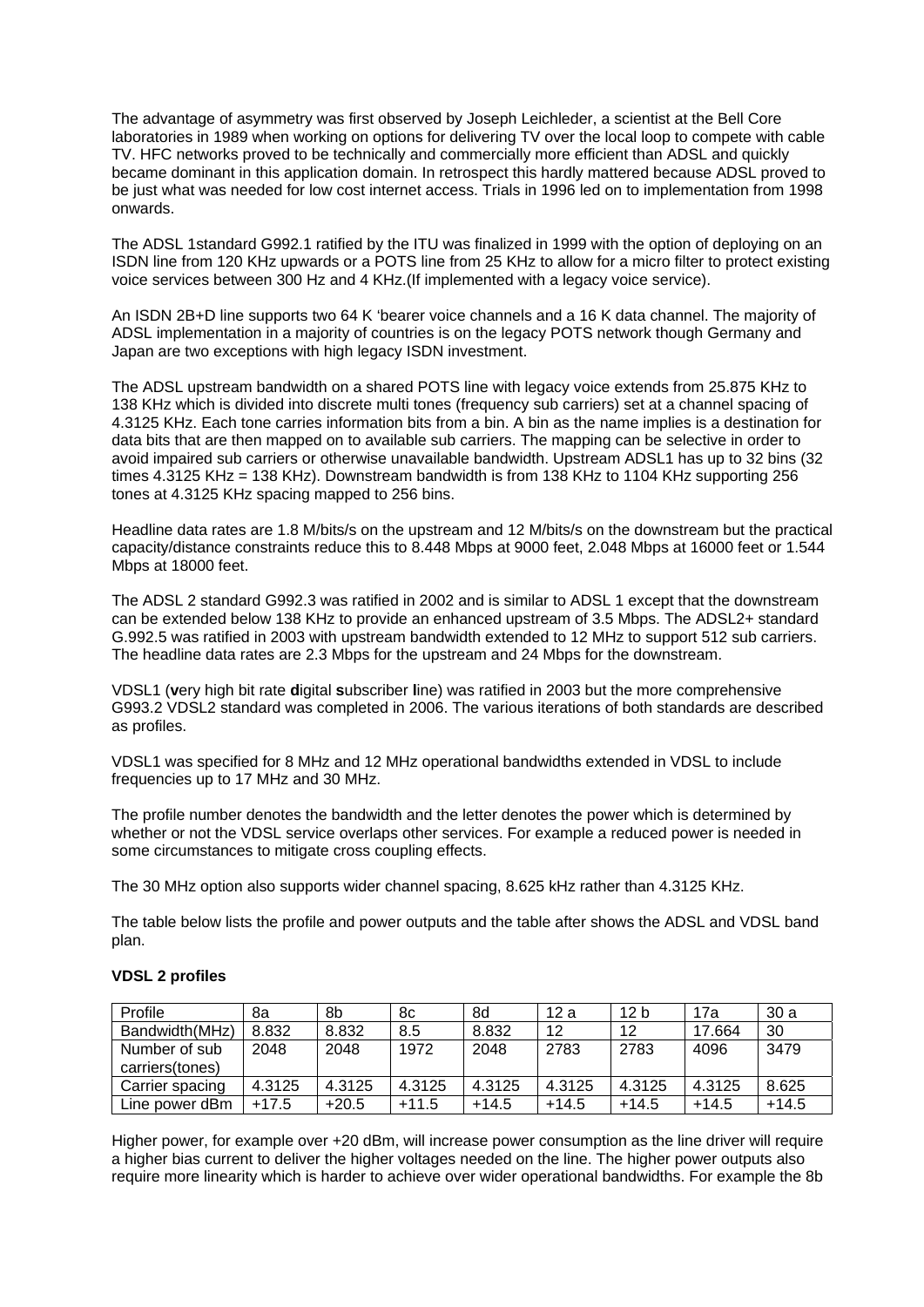option above with +20.5 dBm of power is downstream limited to 8.5 MHz operational bandwidth. The wider bandwidths will require higher sampling rates which create DAC/ADC performance challenges which will be compounded by the additional clock cycles needed for the IFFT/FFT transform as the number of tones increase.

But the real problem will be the cross talk created as new high bandwidth services are introduced that have to co share with legacy services.

There are effectively two constraint mechanisms – the fundamental propagation constraints of the medium and the unwanted cross talk between services co sharing the medium

The downstream data rates for VDSL derive from sub multiples of SONET (Synchronous Optical Network) and SDH (Synchronous Digital Hierarchy) data rates which presumably would imply that 155.52 mbps would be the next benchmark to aim for. VDSL is however presently configured as symmetric bandwidth.

These higher data rate channels are susceptible to channel time dispersion (CDT) and frequency dependent noise (FDN) and will degrade the performance of other legacy services sharing the medium.

Various techniques can be applied to mitigate these effects.

These can be illustrated by tracing through the processing steps in the transmit/receive chain.

In the transmitter a Reed-Solomon error-correction code is used to encode the high-speed data stream and then extracted into lower-speed data sub-streams which are then placed on each sub carrier using quadrature amplitude modulation.

The number of carriers to be used is determined during bit loading and then transformed into a time domain signal using an inverse discrete Fourier transform. (IDFT). A cyclic extension is added to mitigate channel dispersion effects.

In the receiver the time domain signal is equalized and a discrete Fourier transform brings the signal back into the frequency domain. Frequency equalization is then performed on each carrier and then demodulated and passed on to the error decoder.

Splitting the high data rate stream into lower bit rate streams reduces Inter Symbol Interference and the combination of a time domain equalizer and frequency domain equalizer provides channel throughput gain in return for additional clock cycles.

Sub carriers with low signal to noise ratios can be avoided or bit loading can be reduced. Countries like Japan with legacy ISDN for example will end up not carrying ADSL or VDSL on lower frequency sub carriers.

There will also be interference between upstream and downstream bandwidth which needs to be accommodated with guard bands although in theory the sub carriers should be orthogonal to each other and therefore should not interfere with each other.

This however depends on the length of the loop .A connection from a home or business to a fiber node a few hundred meters away will behave very differently to a medium or longer loop application of three or four kilo feet (1-1.2 km). The longer loop will require additional echo cancellation and time domain equalization and the higher frequencies in the loop will be more highly attenuated.

So there are two fundamental performance considerations. How does the individual point to point link behave and what does it do to other user's co sharing the same medium. Take for example a live bundle with a pair count of 25 twisted pairs. Once the first DSL circuit is added the amount of cross talk will drastically increase and increase further with each additional DSL circuit. There may also be T1 and E1 signals on the line. The spectral density of these services may make them incompatible with DSL circuits.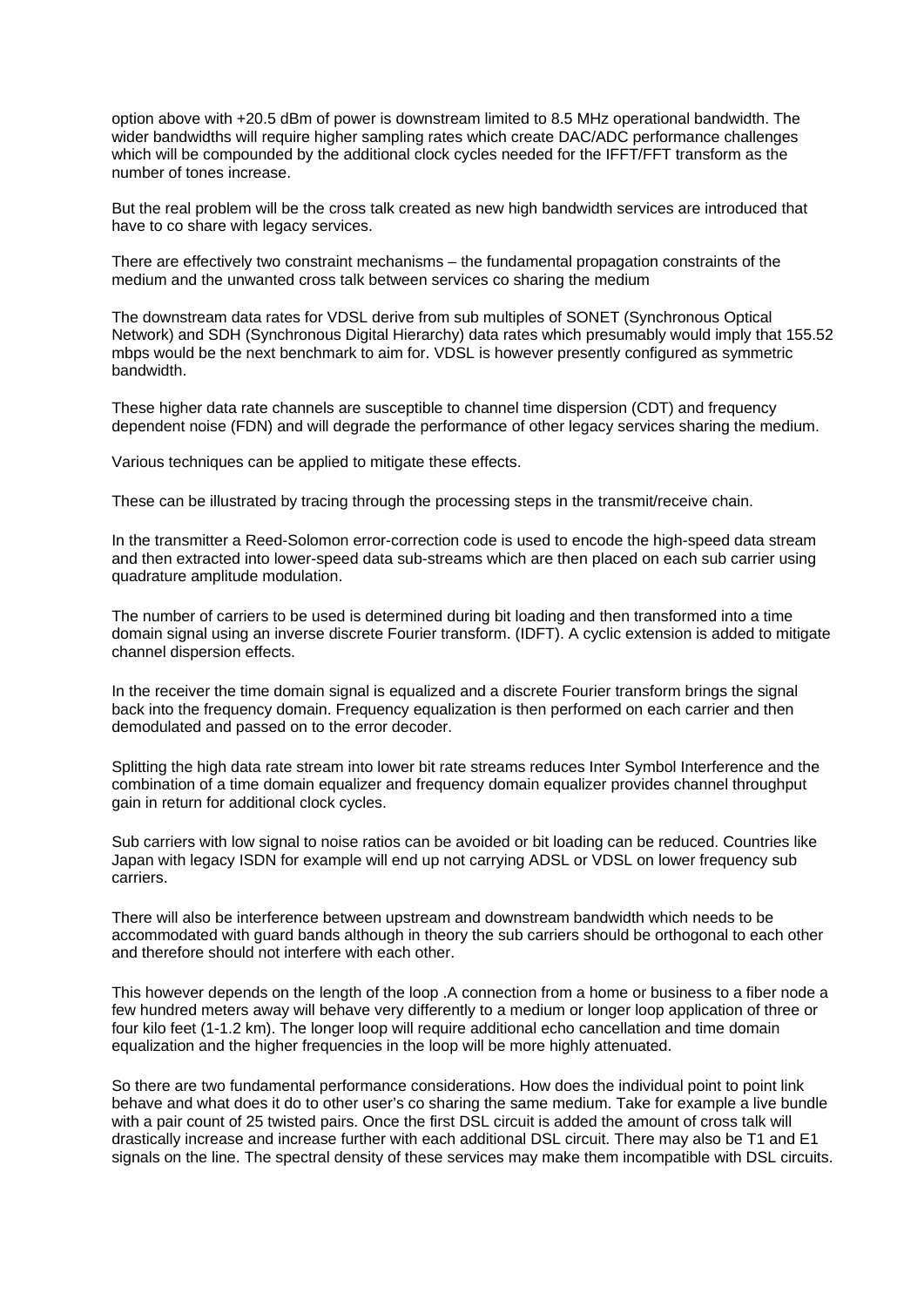This becomes problematic when cable bundles are shared between telecommunication companies and imply a need for some form of spectral policing which in turn implies a need to measure power spectral density across all utilized frequencies.

So in many respects copper is similar to wireless. As data rates have increased power spectral density has increased and this is increasingly causing user to user interference which has to be actively managed.

The use of OFDM allows an individual user's bandwidth to be sub divided down into frequency sub carriers that are orthogonal to each other or in other words theoretically at least do not interfere with each other. Each individual sub carrier has a relatively low symbol rate which minimizes problems with inter symbol interference. Different users are however not orthogonal to one another and the result is an increasing amount of cross talk. This complicates access economics.

Supplying a high data rate service to an individual user, for example a VDSL2 connection has a direct cost, for example a VDSL line card and modem. This cost can be easily accounted. However implementing the service will have a direct impact on all other users' co sharing the delivery medium. This cost is not easily accountable and the users who suffer service degradation may be supported by another service provider.

Thus we have a conundrum. The copper access network has been progressively unbundled on the basis that allowing competing providers to share access bandwidth encourages market efficiency. This has unfortunately coincided with technology innovation that makes this co sharing less rather than more efficient unless firm spectral policies are developed and enforced.

The assumption is often made that OFDM provides additional user to user interference resilience. This is not the case. What actually happens is that the modem will avoid using sub carriers that are badly impaired. There is therefore a direct physical layer capacity cost suffered by other users whenever a new high data rate service is deployed in a local loop. This is physical layer contention loss expressed in the frequency domain. There will also be MAC layer contention loss expressed in the time domain.

In terms of access economics copper has the advantage over fibre in that it is usually already deployed and fully amortized. The problem is that the income from a user is not directly coupled to the cost which will be born by other users in the form of a degraded service offering. The problem has been exacerbated by competition policy that has encouraged service unbundling in the belief that this will improve market efficiency and a relaxed regulatory environment that has failed to take into account potential spectral interference issues.

Thus theoretical improvements in market efficiency are dissipated by the technical inefficiency that is consequent on the competition policy that was introduced on the assumption that overall delivery efficiency would improve. This is not necessarily the case and a strong argument could be made that artificially created competition in the local loop will prove to be an expensive experiment which will fail in the longer term.

In next month's Technology Topic we explore why mobile broadband seems, at the moment at least, to be defying logic in a similar way.

#### **Three Kings and a Queen**

If you are not completely overwhelmed with royal wedding euphoria then RTT has more joy in store for you in terms of a free download of a short heritage article tracing the impact of ninety years of broadcast innovation on the British Monarchy and British Political System.

This includes a unique recording of George V's speech at the Empire Exhibition in Wembley in1924 which as far as we know you will not find anywhere elsewhere on the internet but which is reproduced here with joint permission of the British Library and the BBC sound archive department. George V was William's great great grandfather in case you didn't know.

The article can be downloaded **[HERE](http://www.rttonline.com/documents/History_Archive_02.pdf)** but if you cannot suppress your excitement any longer go direct to